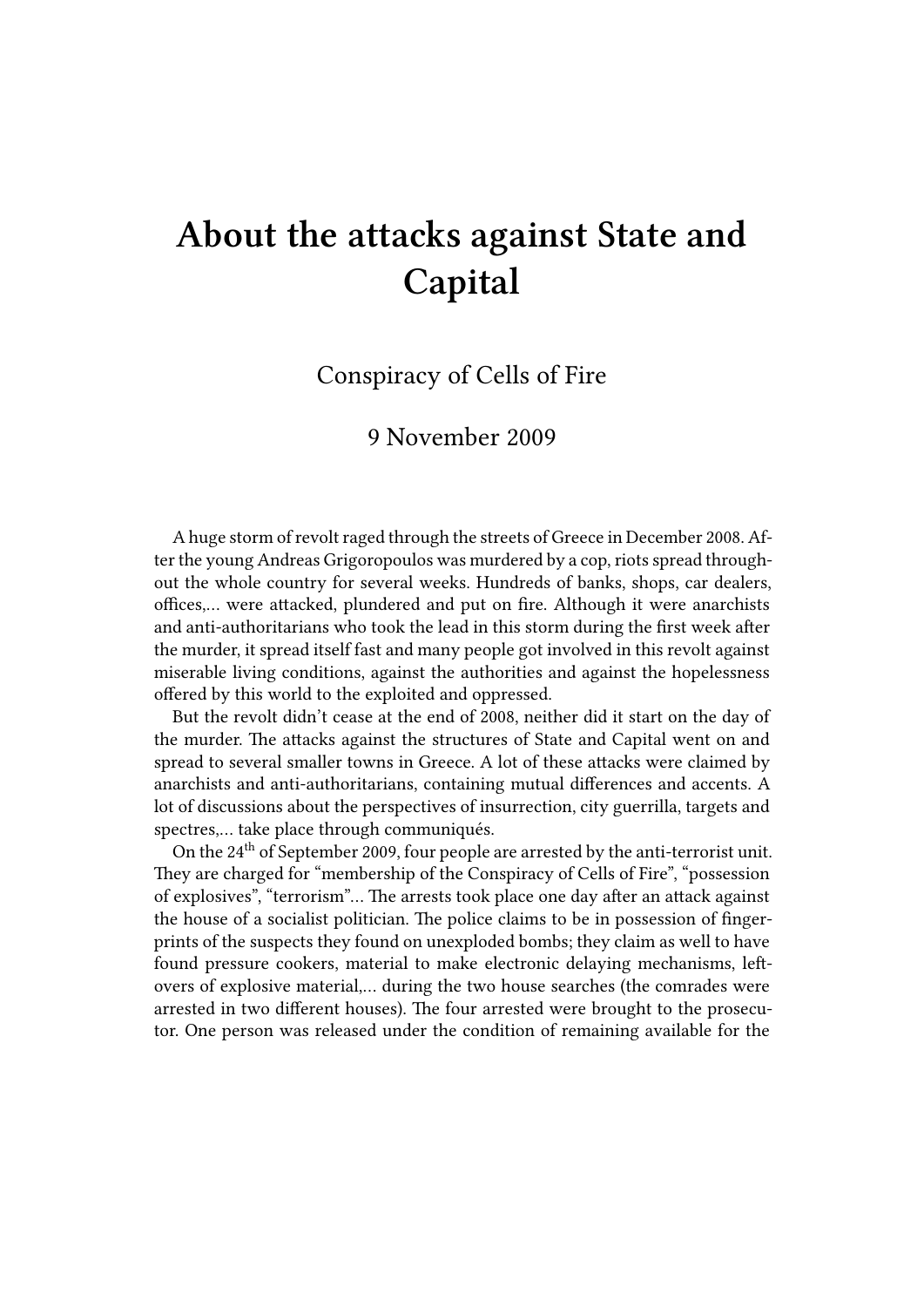investigation, while the other three were transferred to prison awaiting their trial. The prosecutor as well issued a warrant against six other comrades. All six of them are on the run, despite the elaborate manhunts of the police and the roadblocks that were put up in and around Athens for days.

About 180 fire attacks and, since a couple of moths, artisanal bombing attacks were carried out under the name of 'Conspiracy of Cells of Fire'. The attacks targeted banks, car dealers, shopping centres, governmental institutions, police stations, offices of political parties, houses of politicians, judges, criminologists and journalists, private security firms, companies building prisons,… Several coordinated fire attacks took place: some tens of targets got attacked on a few days of time. The claims did not only criticize Capital, State and Authority (in all of their aspects), but as well the resignation of the exploited, their herd mentality, their collaboration with the system. They refuse to regard oppression and exploitation as simply being imposed by batons and blackmail, but understand it as a social relation in which all have their responsibility –and make or don't make the choice to fight against it.

The communiqué beneath claims an attack against an election meeting of the previous first minister Karamanlis that took place at the eve of the elections. An artisanal bomb was put in a garbage container next to the building where the meeting took place. The meeting was evicted. The 'Conspiracy' talks about the recent attacks as well. On the  $4<sup>th</sup>$  of October, the socialists of the PASOK win the elections. Together with the green party they form up the government. One of the first measures they took was sending an overwhelming police force to Exarchia, a neighbourhood in Athens where the anarchists and anti-authoritarians are very strong. This police force stayed for several days in order to pacify the situation. The socialists, in the best of their traditions, made the struggle against the anarchists and the spread of the attacks an important issue on their agenda…

By publishing this communiqué, which of course offers a limited view upon the activities and ideas of the 'Conspiracy of Cells of Fire', we want in the first place to offer comrades the possibility to learn about their ideas, to discuss them and to use them as a basis for recognition or critical solidarity. The first step in developing a revolutionary solidarity always has to be the examination of and discussion about the ideas, actions and reasons for acting of the arrested comrades. We hope the translation of this last communiqué of the Conspiracy contributes to this.

## **THIS IS HOW IT IS… IF THAT'S WHAT YOU THINK…**

Never did we stop struggling during difficult times, did hot breath touch us, not even when the dogs around us were barking. We looked at each other, self sure about the decisions we made. We checked our weapons, we interrogated our hatred: "Let's go for it once again... this time 'till the end..."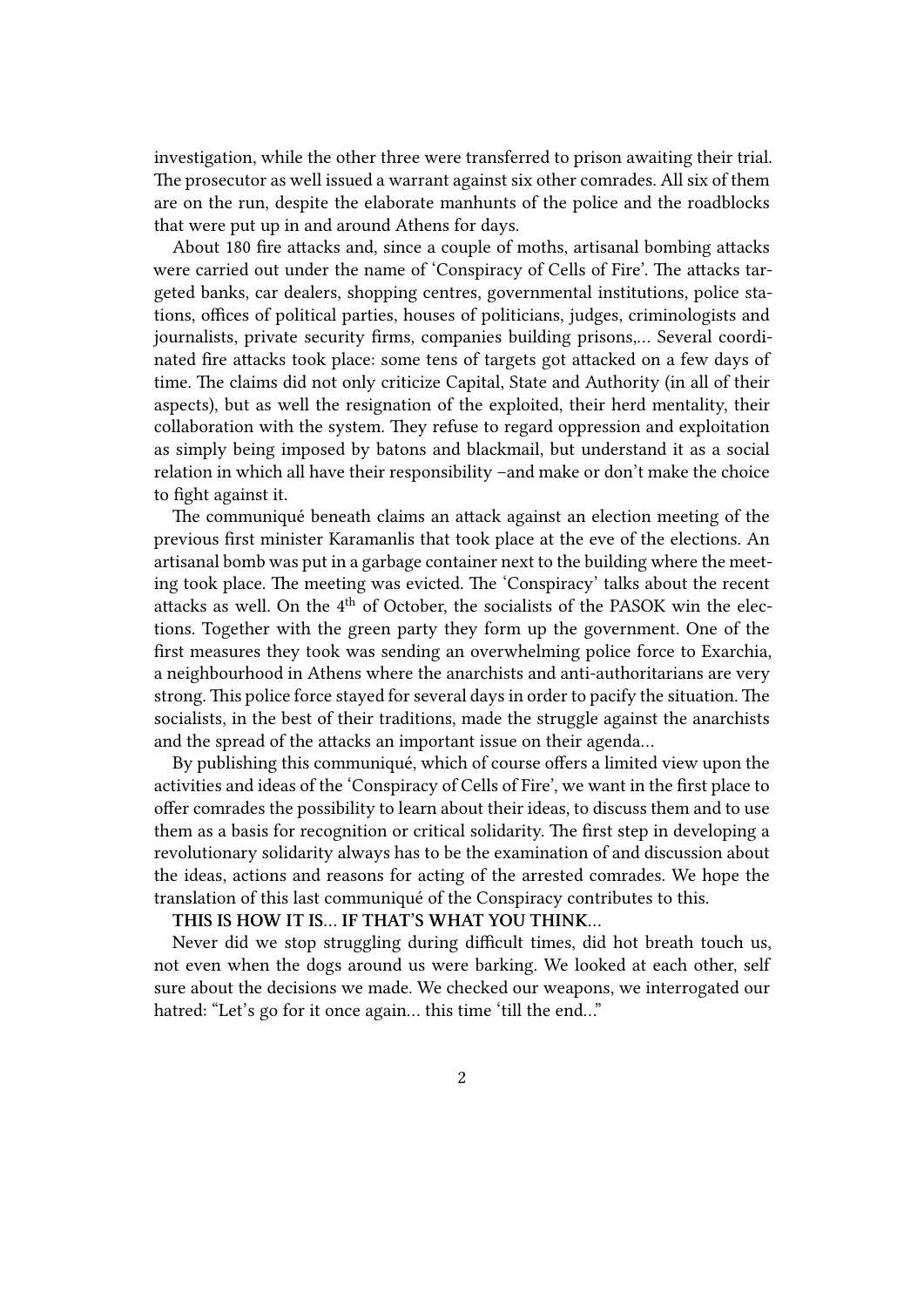After our attack against the ministry of Macedonia-Thrace and the announcement of the national elections, two of our cells decided in cooperation with the comrades of the Nihilist Fraction to once again call for the strategy of social provocation by hitting the houses and offices of political personalities. The first blow in this series of bombing attacks was directed against the house of the PASOKcandidate (Greek social democratic party) Louka Katseli in Kolonaki. We decided to accomplish this attack in two days time. On the day of the attack itself we were surprised to hear the journalists celebrating the dismantlement of our organisation: raid in a hiding place in Halandri, several days of being followed by the cops, success for the EYP (National Agency for Information), localisation and identification of the fingerprints of previous attacks, scenarios about the logic of communicating vessels…

All of this while on the same day we attacked in Kolonaki without any disturbance, under the eye of the police, without worries. These events would provoke nothing but laughter were it not that some people are named to be members of our organisations and are being prosecuted. This is the perfect scenario to satisfy the cannibal instinct of the journalists and the society which has been demanding the arrest of terrorists for months now. Tricks for the elections… internal police affairs… fireworks that cause fear… we don't understand their logic and will not follow it.

But all that was said remains aggravated in our memory and the solemn word we've spoken without any accompanying thought was: "REVENGE".

Revenge for the party they have had in celebration of our so called arrests under the pretext of the 20<sup>th</sup> birthday of the execution of the terrible Bakogianni. [In September 1989 this politician of the right wing party Nea Demokratio was shot through the head by the armed group called the 17<sup>th</sup> of November] A feast at which its protagonist, the big pimp Karamanlis [*Greek first minister, voted away on the 4th of October 2009*], arrogantly declared his triumph over revolutionary terrorism.

Revenge for the journalist vermin who are pretending to be great writers and speak about the "terrorists of the cooking pots and the play station", about chiefs and subordinated youngsters. Bur revenge as well for the sensitive mentors of the progressive press which worriedly talk about the good children next doors. Revenge as well for this fucking society which smiled maliciously, believing she had been freed from us, that she could go to bed safely. Revenge for the police bastards who play the tough ones in their bullet proof costumes and who show their machine guns in the time of their weak and fabricated victory but who were crying, running away and hiding under their desks when we attacked the police stations at night to burn them down.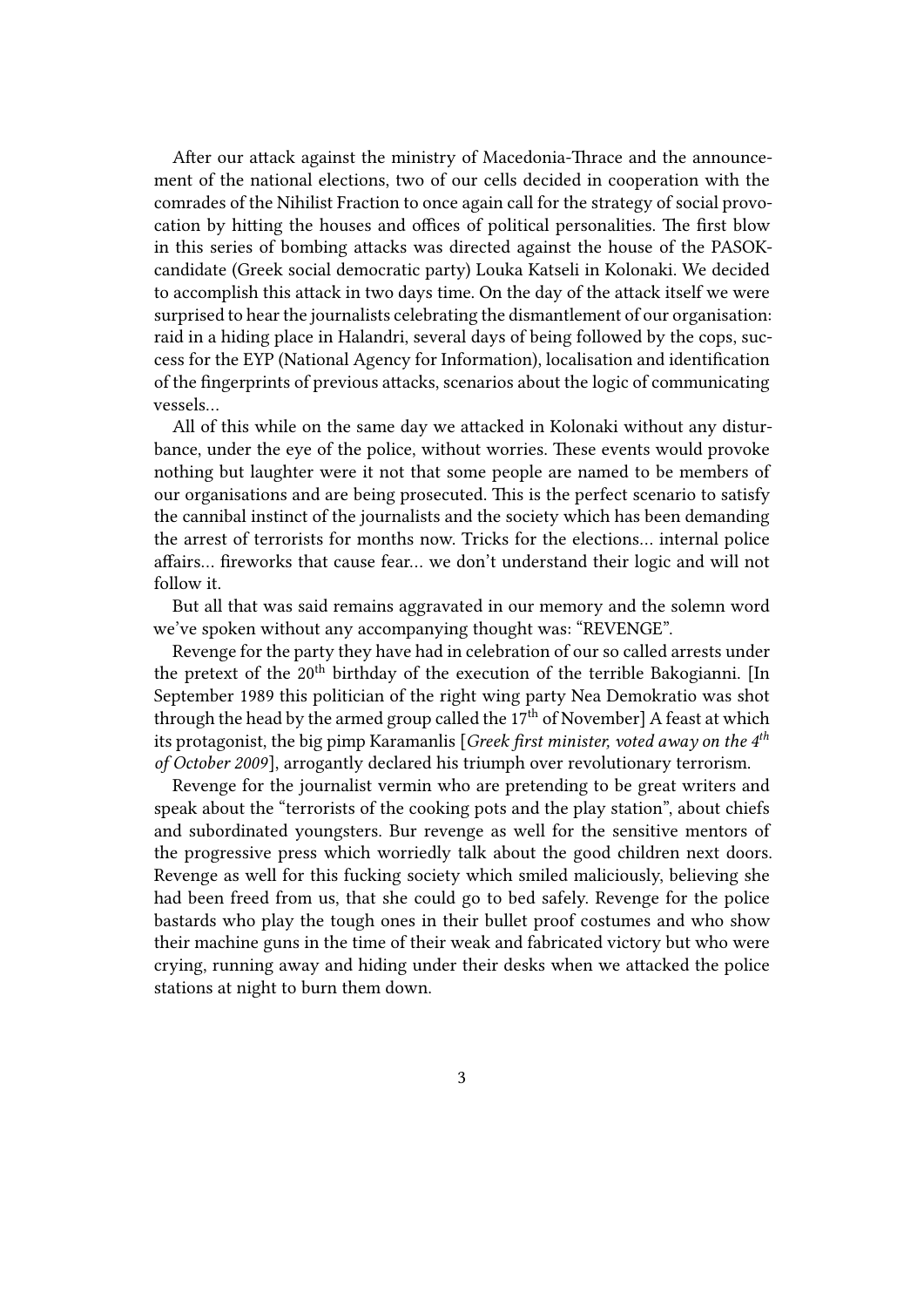Revenge against the bastard prosecutors and examining magistrates who think they can capture our hatred and our conscience, our feeling and our logic in the pages of their procedure, believing they can frighten us with it.

Revenge for everything we live, we loose, for everything which could have happened to us by choosing for the new urban guerrilla as a living condition.

Today the truth is known to us and our prosecutors. We know their spectacle doesn't seduce the people who are able to think nor frighten those who chose a place which only few people dare to choose to be their country.

About all of the others, we don't care too much.

By the way, a few months ago, in May to be precise, we wrote at the time we placed bombs at the police stations of Stavroupoli and Penteli: "The result is even poorer and more picturesque. The biggest part of the arrested is 'being prosecuted for their ideas' or for accidentally passing by the place of the attack. We, we don't think that an arrest should result in the creation of martyrs… neither do we think that a prosecuted should be scarified for the good cause. But you should know that our choices bring responsibilities. The more we think about it, the more confident –and by consequence more demanding- we become towards ourselves and our comrades."

In this way we want to make understood that we are people who live up to their word as if it was an engagement for life. That's why we would at least be incoherent and cowardly if we would deny our principles and positions by declaring that we reject and judge every violent action or if we would declare to not be familiar with the organisation we are part of, as was according to the journalists done by two of the arrested. And that makes sense since those people have nothing to do with us.

On top of that we are proud of our choices and deeds and we have the courage, the privilege and the honour to look into the mirror without hiding our face out of shame. We would act the same way in case of an arrest, we would not hide our faces as was done by the two other supposed young members of the group. In short, if anyone should hide his face, it will be this denigrated society.

We will not play for detectives and judge about the how and why of the solid proof which supports this case, namely the existence of a bomb in a pressure cooker which they found in the apartment in Halandri. Having said this, we absolutely need to explicit the following: bombs are not certificated, especially not those with an easy detonator such as cooking pots and alarm clocks. These are commercialised materials which, in contrast to repressive claims, are not exclusively copyrighted by an organisation or a modus operandi. On top of that, the specific method of using cooking pots as objects strengthening the shock waves has been used ever since the 19<sup>th</sup> century by French terrorists and nihilists (Henri, Ravachol, Vaillant,…) and are even being used today by the anarchist organisation FAI in Italy, by ourselves and the organisation ENEDRA (anti-authoritarian group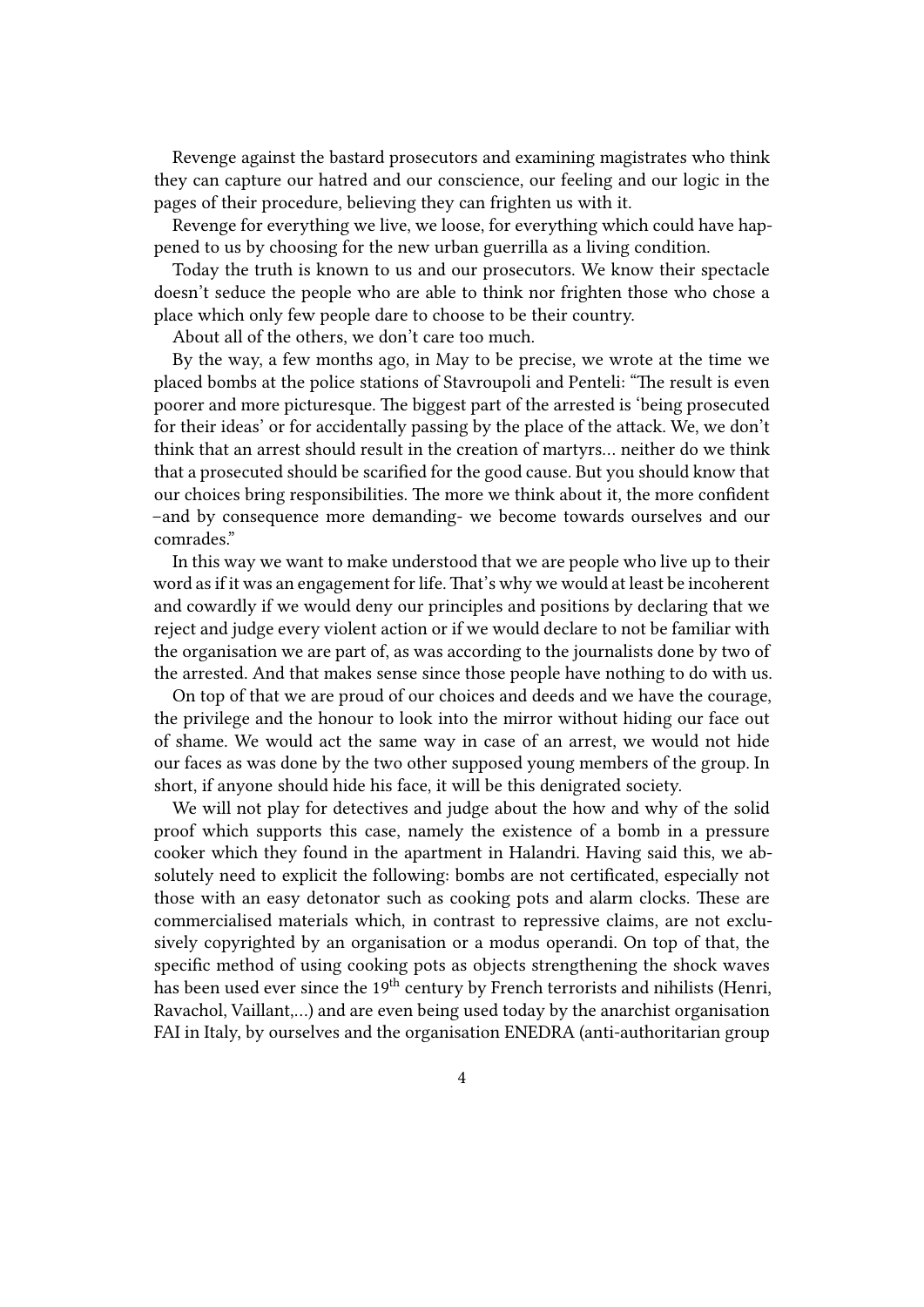which placed several home made bombs in September 2007) in Greece. So, how can it be that the possible discovery of a bomb which is spread and made in different times and places can be considered to be the symbol-stamp of a specific group such as the Cells of Fire?

There is something rotten but it is not upto us to find out what it is all about. All of those who thought we would be hiding at the campus of the polytechnic school can wonder about the following question. At the moment the university buildings were surrounded by civil cops and journalists, we placed the bomb at Pedion tou Areos during a meeting of the fat ass [Karamanlis]. We don't care about the asylum of the university; it has ever been a huge desire of the cops. We will not occupy ourselves with all of that, we are already looking for new targets.

At last, in order of preparing ourselves for the future so that we can face the present in a lucid spirit, we want to make clear that locking up one of us doesn't imply a position of weakness. We own our codes of values that we will not dirty with revocation, incoherence and forgetfulness. In other words, may the hyenas of solidarity not touch us with their claws; may the people with their good intentions, the personae, the 'elder', those 'who know all', the mother Theresas and all of the scum keep themselves busy with easier and more servile victims because we, we are no easy preys and we will kick out their teeth. Even at the hardest times, a revolutionary needs to appreciate his friends and comrades and needs to despise the men of straw with their vulgar interests and fake humanism which decapitate the revolutionary conscience and practice by making compromises. Therefore we invite the new comrades to get rid of the mentality of the bars which became press rooms where the experts of solidarity proclaim their communiqués. We invite them to put life into their conspiring meetings and replace their small talk by projects and clear words.

May the fear and uncertainty make place for boldness and determination; may the anger cause storms of rage and make everyone ask to their heart: "If not now… then when? If not us… then who?"

After the last events took place, the comrades who hit Katseli proposed reconsidering the action plan. Because we believe that the reality of prison which surrounds us is not the result of a unitarian and compact leadership which delegates orders and runs the institutions; but that it is a social factory of behaviours, culture, tradition and customs, we want to attack every domain of this factory which produces everything we hate. At this moment we consider the plan to attack the houses of 5 or 6 politicians to be quite poor. It did not have the dynamic that we wanted to develop. We wanted to do something which could break the supposed limits and the alibi of the 'innocent' society which denies its responsibility by attributing to the role of the eternal victim. But victims do not cheer to their murderers, they don't press charges against those who resisted against tyrants, they don't support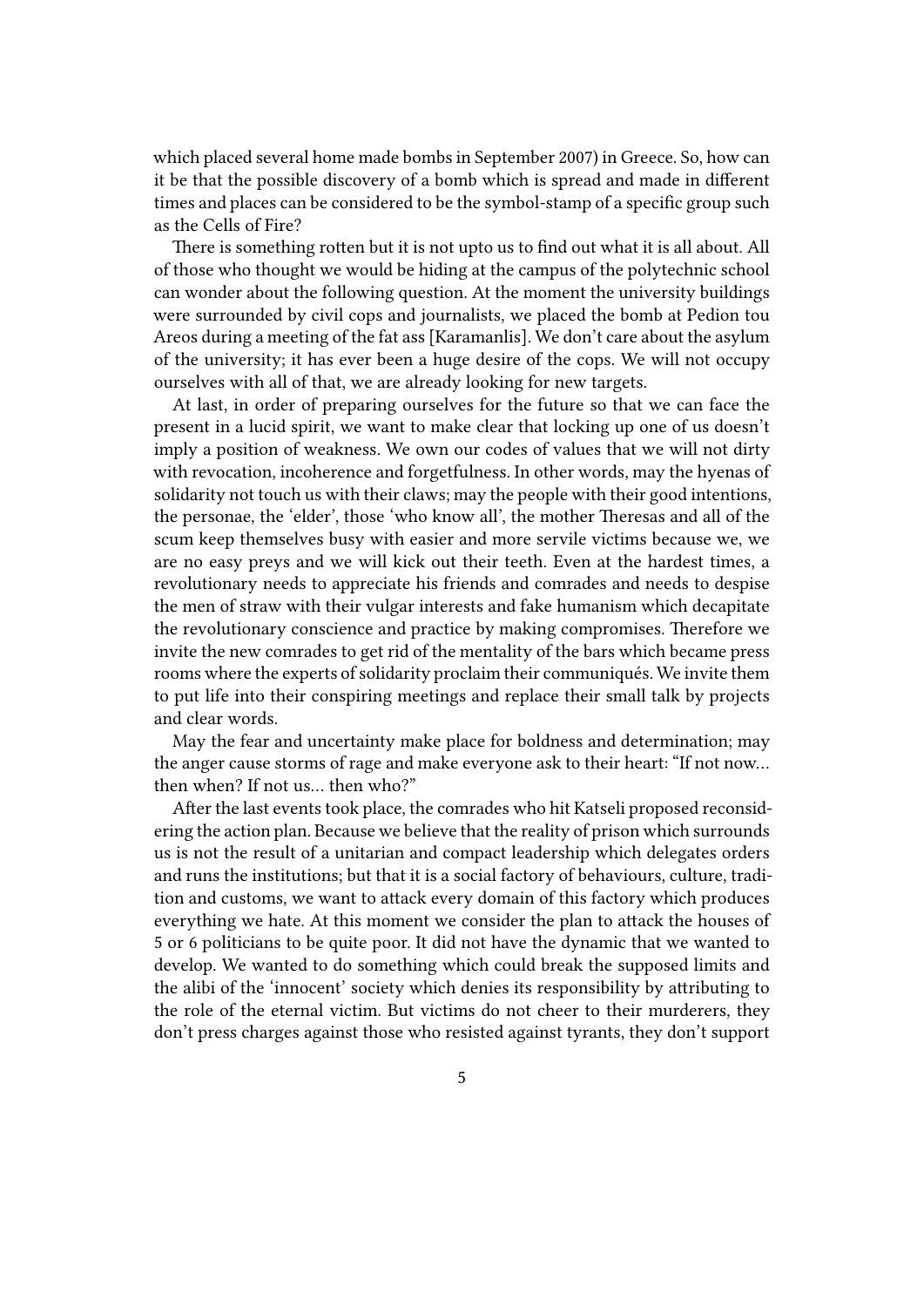their oppressors, they don't pine away in their fake cells. Because victims simply don't have a choice.

But the people of the current society, they do have choices and by consequence responsibilities. Maybe we are all living –we and the society- the same shit, but let's not forget that the prisoners and guards who live in the same prison are not allied.

We feel the same way about this society in which nothing sparkles and the disgusting cowardness reigns. So it didn't take long for this idea to be born. We chose to hit an election meeting, a meeting where the dull mass of garbage-on-feet hurries to get out on the street and cheer to their leaders. The choice for a meeting of Nea Demokratia was purely esthetical. We couldn't stand the spectacle of the fat idiot Karamanlis boasting about a non existent success against revolutionary terrorism. We want to remind him that a big mouth serves no-one.

As well we wanted to temper the ambitions of the clowns of the anti-terrorist service who wanted to take revenge for their agent that was knocked out by the organisation 'Sect of Revolutionaries' [*this cop was executed in April 2009*] and who play their game at the expense of people who have nothing in common with the new urban guerrilla. And at last we want to send a message to all.

From now on, the space of indifference has ceased to exist. The revolutionary terrorism and we, as Conspiracy of Cells of Fire, take the step towards social threat and nihilist aggression. The majority will remain to be in front of us as our enemy as long as she is hiding behind the psychology of the masses camouflaging their personal responsibilities; as long as she defines herself as the poor cheated people that are the victims of injustice. Zero tolerance for justifications. It is difficult to wake up in the morning in an unworthy world, in between stupefied smiles, exhausted bodies, fake gestures, apathic looks and in the middle of a dominating absence. We got rid of all luggage that stopped us: dead relationships, lustreless situations, regular opinions, hypocrisies, permanent repetitions and we take a wild path with our longs breathing on the torpedoing rhythm of an unpronounceable mutiny.

We shall play the Russian roulette, the revolver of life in our hands, instead of dying quietly and patiently, far away from what we're looking for. We know that we are not alone. We know new comrades of the fire to be with us, and we are with them. Beyond all expectations, the new guerrilla has scratched her own razor notch on the face of this world. The new groups have been able to flourish and write their own history, even while they have been blackened and despised by the old 'celebrities', even while they have known the suspicion and the posterior advises of the illuminated.

We send our love and respect to all new guerillos and we call for them to join the battle against the small and big, the visible and invisible prisons of our life, and this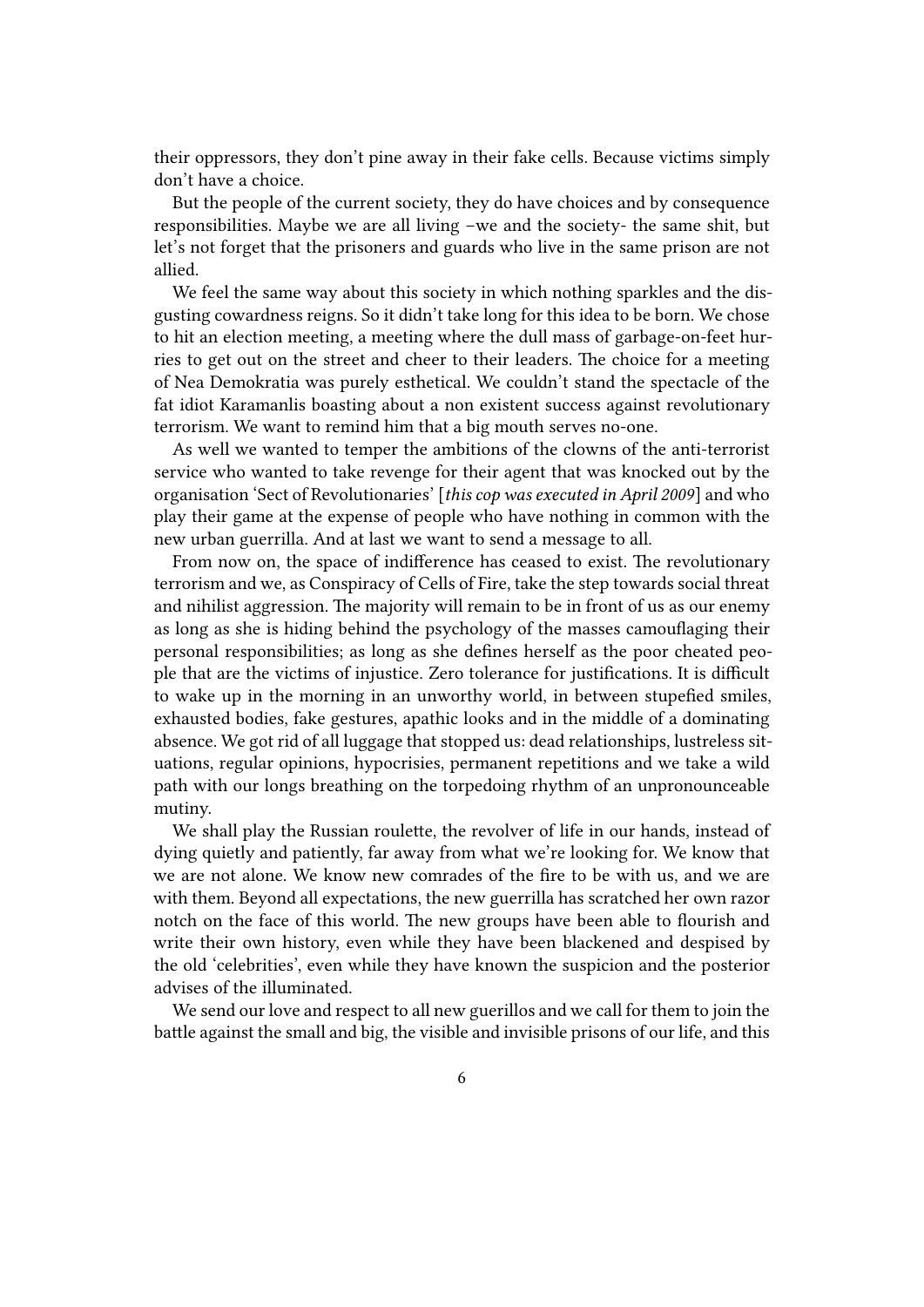until the end. To the others, those who burden us with their exhausting justifications and their so called experience, we don't listen. The revolutionary hostilities will not cease, also not to temper the ease of the wormy voters. The supporters of the party, just like the football hooligans, are travelling from one city to another to take part in all meetings, they drag their living corpse and shout party slogans. Faces transformed by slogans such as "You are the first minister" parade on TV while representing the basis of the electorate, the quintessence of democracy. When the chief is coming to play his 2 hours of theatre, the mass gets struck by tears of emotion and numbness. This idiotic mass, reminding of movies with living deaths, can only be a target. The quantity of the mass does not touch us, neither does the presence of young and old, men and women. It is all about that moment on which the inertia of the people transforms into shouts and supports for democracy.

So we decided to make a bomb explode into their faces, to send a message during the last speech of the first minister, to provoke the authorities to panic and evacuate the place. Electors running away in panic while the clearers of mines start a race against the clock trying to neutralize the bomb. We crossed the Solomon street, merged into the white-azure (colours of Nea Demokratia) mass, passed next to civil cops and riot cops –believing we were part of the mass they wished us victory- and arrived at the spot where we wanted to place the bomb. We saw three civil cops and two riot cops in the 3<sup>th</sup> of September street and the Guilfordou street and as well a civil cop on the corner of these streets. We went into the alley, left the bomb and so we sent a message about the arrests, the dismantlement and the zero tolerance.

Now is the time for everyone to question themselves and find out if they continue or resign in a definite way from their decisions. We must show them individually and collectively that we don't back the sails. We'll stay until the end. If they go to extremes in trying to find us, let us go to our uttermost extremes in trying to be the first ones to attack. The one going home is the looser of this war. No step backwards, no postponement. From now on strategy will be replaced by hatred, intelligent projects by complete determination.

Let's free our destructive instincts. May a new cycle of guerrilla begin, even harder and even more destructive. May every house become a hiding place and may all hiding places become fire that will burn them alive. Let's show them that the new guerrilla is not a soap bubble, nor a teenage impulse, nor an explosion of artistic anxiety. The realisation and reanimation of our aggressive desires, our negations, our existence is attacking the status quo. You will always be right in front of us… and we'll see who's with his back against the wall.

*Conspiracy of Cells of Fire – Nihilist Fraction*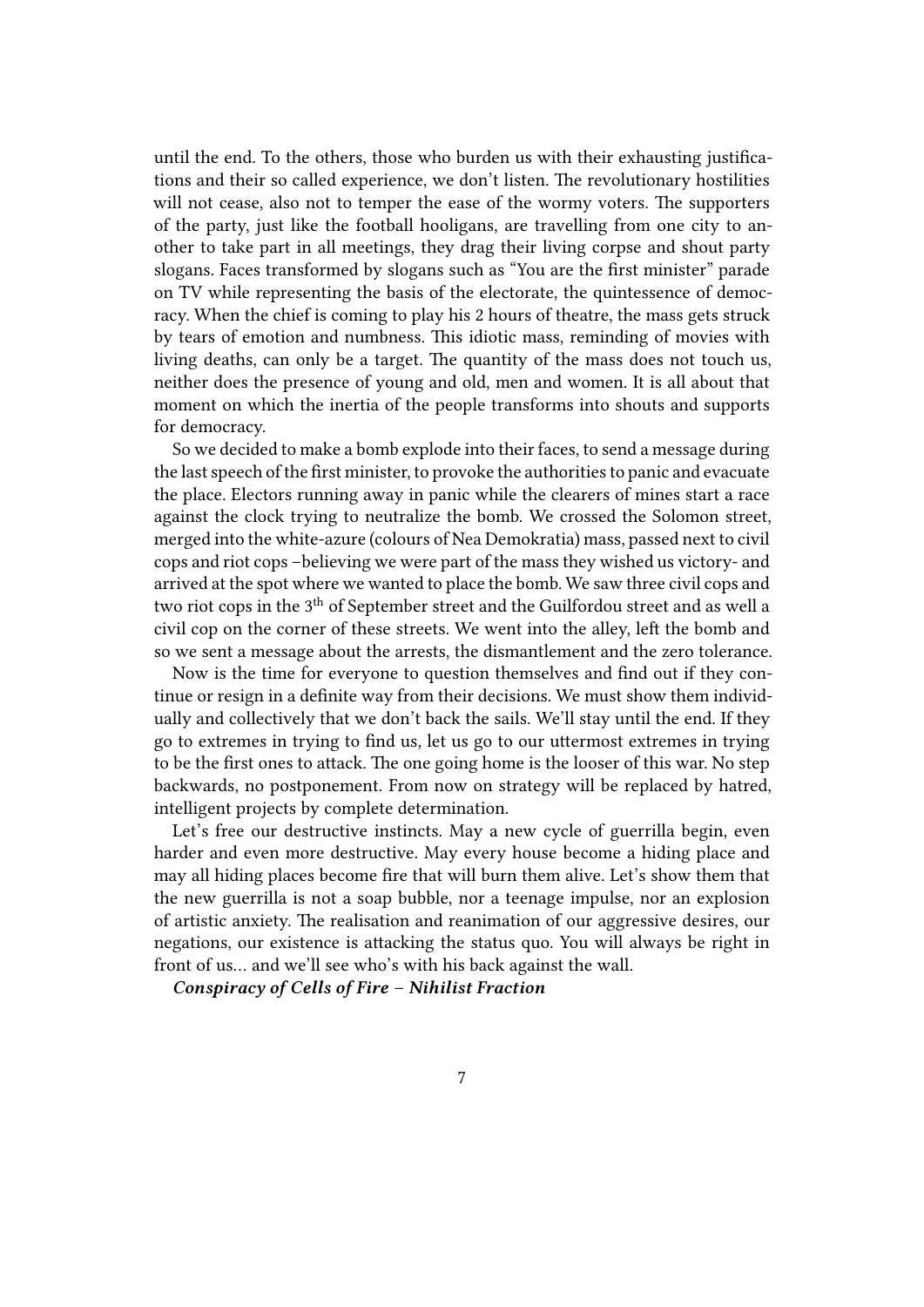*PS: We give our greetings to the anarchists and comrades Christos Stratigopoulos and Alfredo Bonanno who, despite his age, keeps treasuring his unaltered negation and continues walking on the way he choose to walk.*